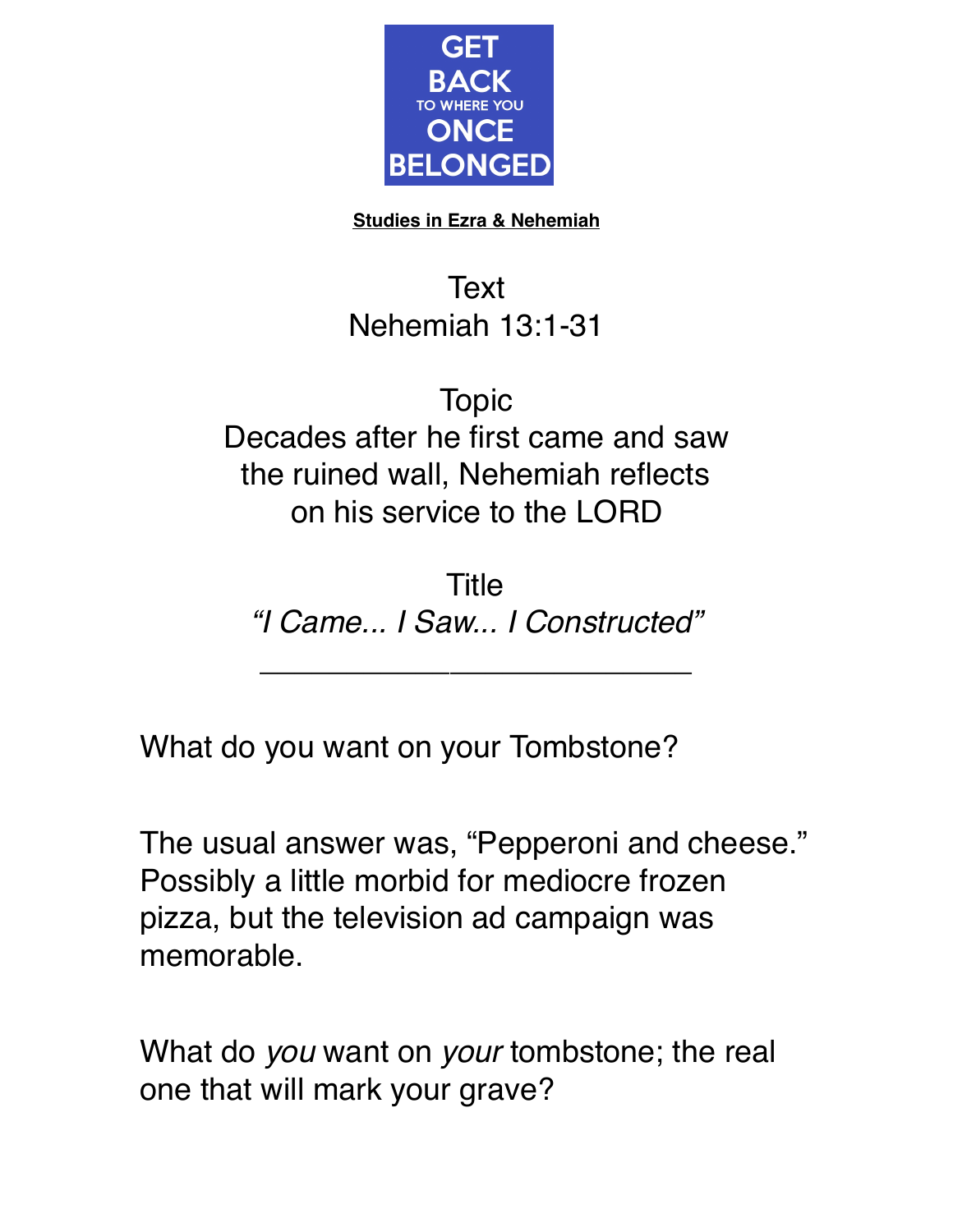- Mathematician Ludolph van Ceulen was the first person to calculate the value of  $\pi$  (pi) to 35 decimal places. It is inscribed on his tombstone.
- Rodney Dangerfield wanted to be remembered for his comedy even after death so he chose the epitaph, "There goes the neighborhood."
- You gotta love Mel Blanc's tombstone. If you don't recognize his name, you'd recognize his voices: [Bugs Bunny,](https://en.m.wikipedia.org/wiki/Bugs_Bunny) [Daffy Duck,](https://en.m.wikipedia.org/wiki/Daffy_Duck) [Porky Pig](https://en.m.wikipedia.org/wiki/Porky_Pig), [Tweety Bird](https://en.m.wikipedia.org/wiki/Tweety), [Sylvester the Cat,](https://en.m.wikipedia.org/wiki/Sylvester_(Looney_Tunes)) [Yosemite Sam,](https://en.m.wikipedia.org/wiki/Yosemite_Sam) [Foghorn Leghorn](https://en.m.wikipedia.org/wiki/Foghorn_Leghorn), [Marvin the Martian](https://en.m.wikipedia.org/wiki/Marvin_the_Martian), [Pepé Le](https://en.m.wikipedia.org/wiki/Pep%C3%A9_Le_Pew)  [Pew,](https://en.m.wikipedia.org/wiki/Pep%C3%A9_Le_Pew) [Speedy Gonzales,](https://en.m.wikipedia.org/wiki/Speedy_Gonzales) [Wile E. Coyote, Road](https://en.m.wikipedia.org/wiki/Wile_E._Coyote_and_the_Road_Runner)  [Runner,](https://en.m.wikipedia.org/wiki/Wile_E._Coyote_and_the_Road_Runner) and the [Tasmanian Devil](https://en.m.wikipedia.org/wiki/Tasmanian_Devil_(Looney_Tunes)). For the man who voiced so many of our favorite cartoon characters, the epitaph on his tombstone reads, "That's all, folks."

Tombstones have gone hi-tech. Some have RFID (Radio Frequency Identification) tags embedded in them that can store text and pictures. When you are near with a smartphone equipped with compatible technology, the information is displayed on the screen.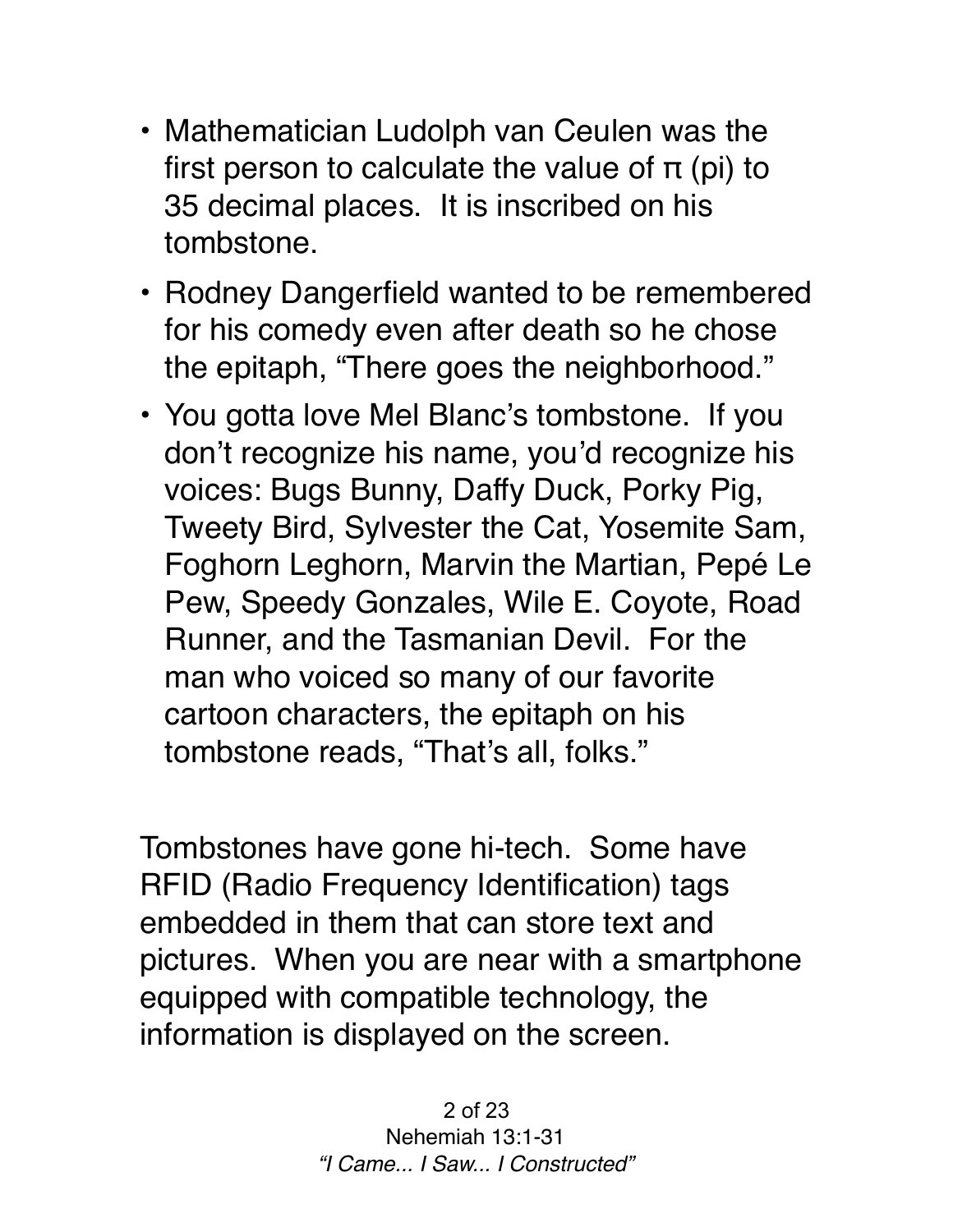More recent tombstones utilize QR codes and Near Field Communication.

Before you can answer what you want on your tombstone, we should take a look at what Nehemiah said about being remembered:

Neh 13:30 Thus I cleansed them of everything pagan. I also assigned duties to the priests and the Levites, each to his service,

Neh 13:31 and *to bringing* the wood offering and the firstfruits at appointed times. **Remember me, O my God, for good!**

First and foremost, Nehemiah wanted to be remembered by God "for good" he had done. He was concerned with what God valued - *not with what men valued.*

Nehemiah more specifically asked the LORD to remember his "good" in two houses: The houses of the Israelites, and the house of God - the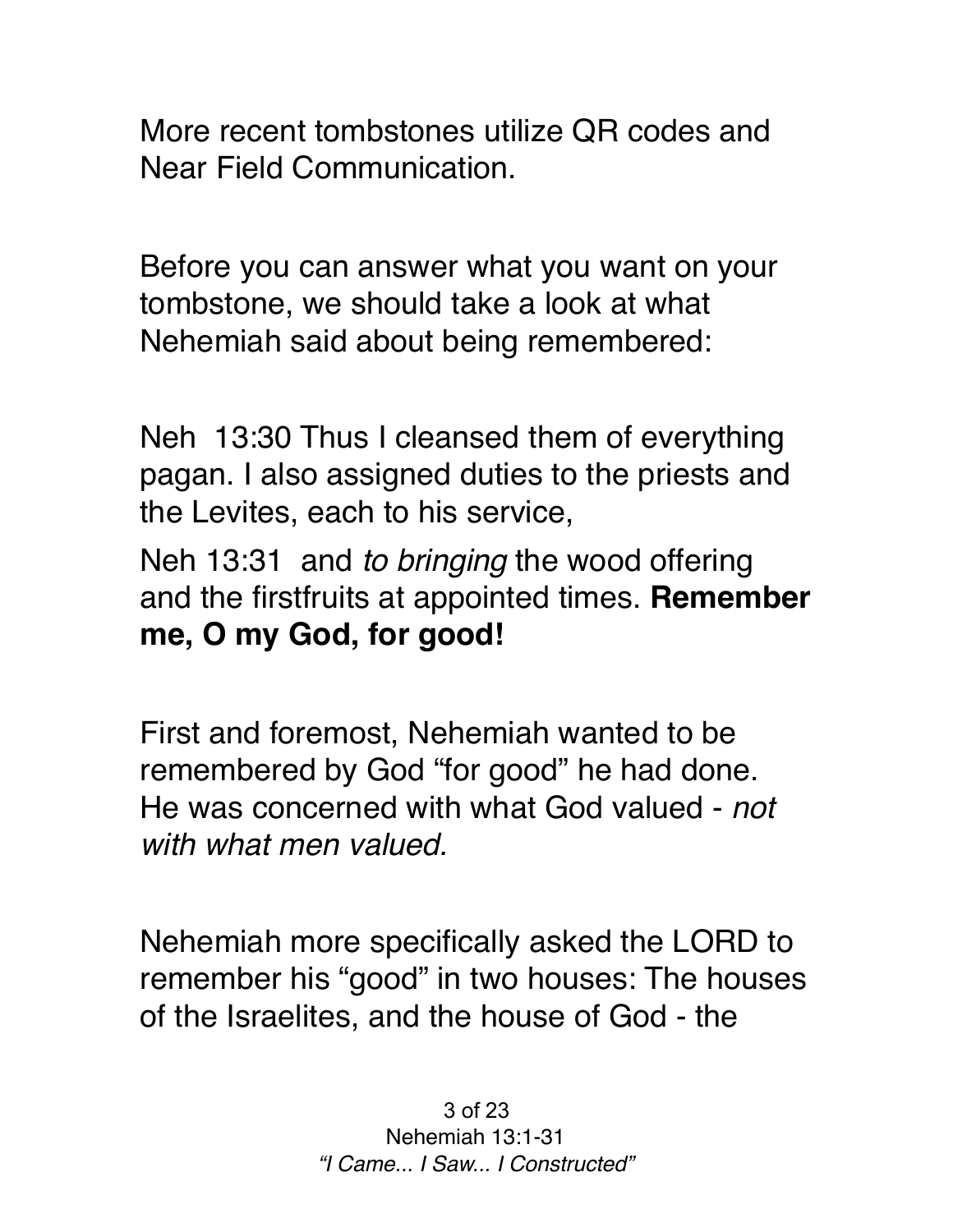Temple. If God values those houses... **So must we.**

I'll organize my comments around those two houses: #1 God Will Remember You For Your Conduct In His House, and #2 God Will Remember You For Your Conduct As His House.

#1 God Will Remember You For Your Conduct In His House (v4-22)

I haven't told my family yet, but I want to be buried in the the Kreuzberg district of Berlin. That's where Café Strauss is located. It's a café *located within a cemetery.* (Believe it or not, cemetery cafés are increasingly popular in Europe).

A Google search turned up a couple of cafés in the US *near* cemeteries, but I couldn't find one *inside* a cemetery. We could be the first in America.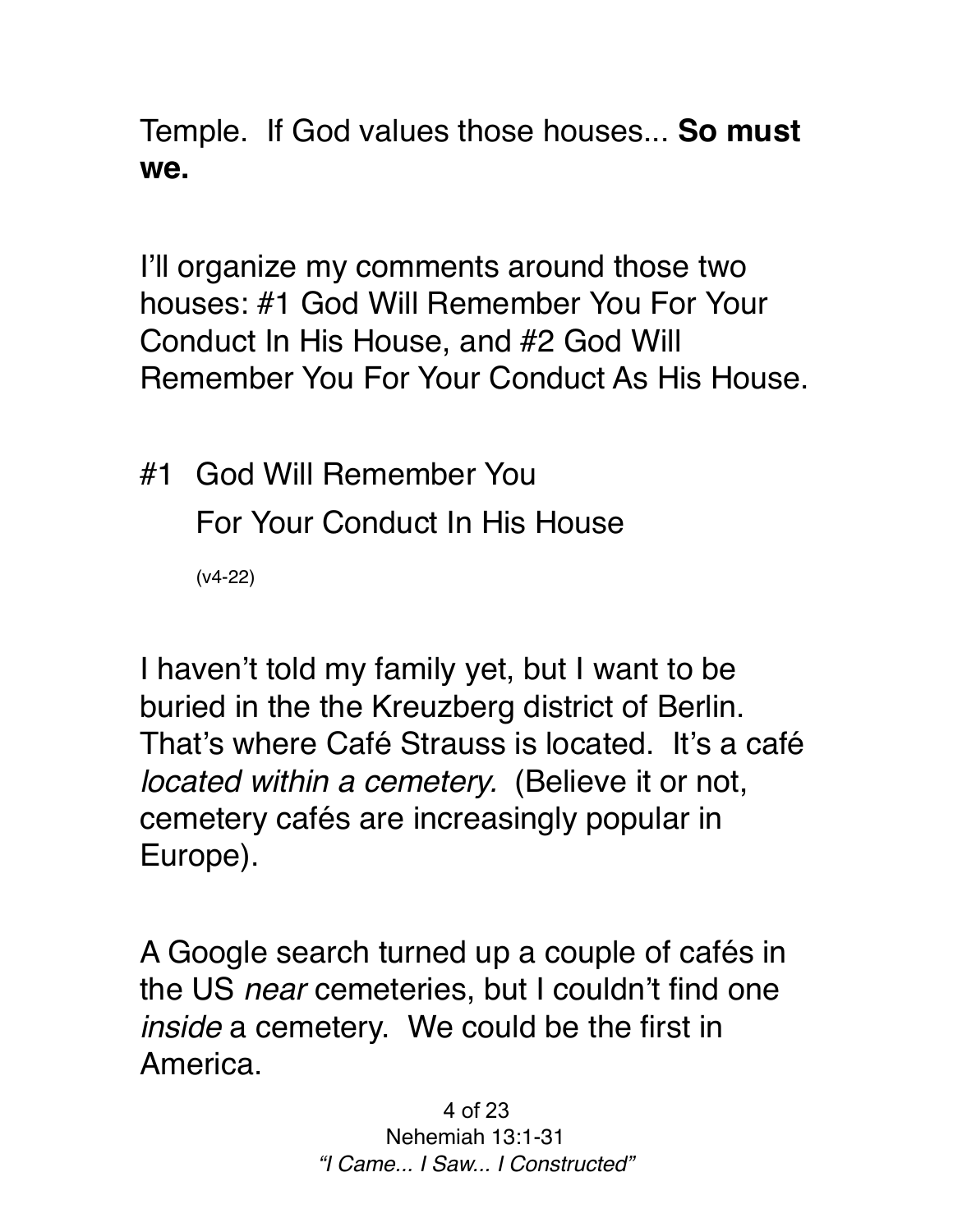Maybe the good people at Grangeville Cemetery would let me set-up a coffee cart during funerals. I have a working name for it: *Death Before Decaf.* Insensitive?

Perhaps I've gone too far, but I really am trying to make a point. All of us want to be remembered for something more than a hobby or an activity. I don't want people to remember me for owning 75 coffee makers; or liking civet coffee; or creating the hashtag #PastorsPour. We ought to be remembered for something God values.

Let me set the stage for chapter thirteen. After a dozen years as governor in Jerusalem, Nehemiah returned to Persia. Then, according to verse six, "after certain days," Nehemiah returned to Jerusalem. We don't know for certain how long he was gone; not too long. But long enough for the Israelites to once again neglect their houses and the house of God.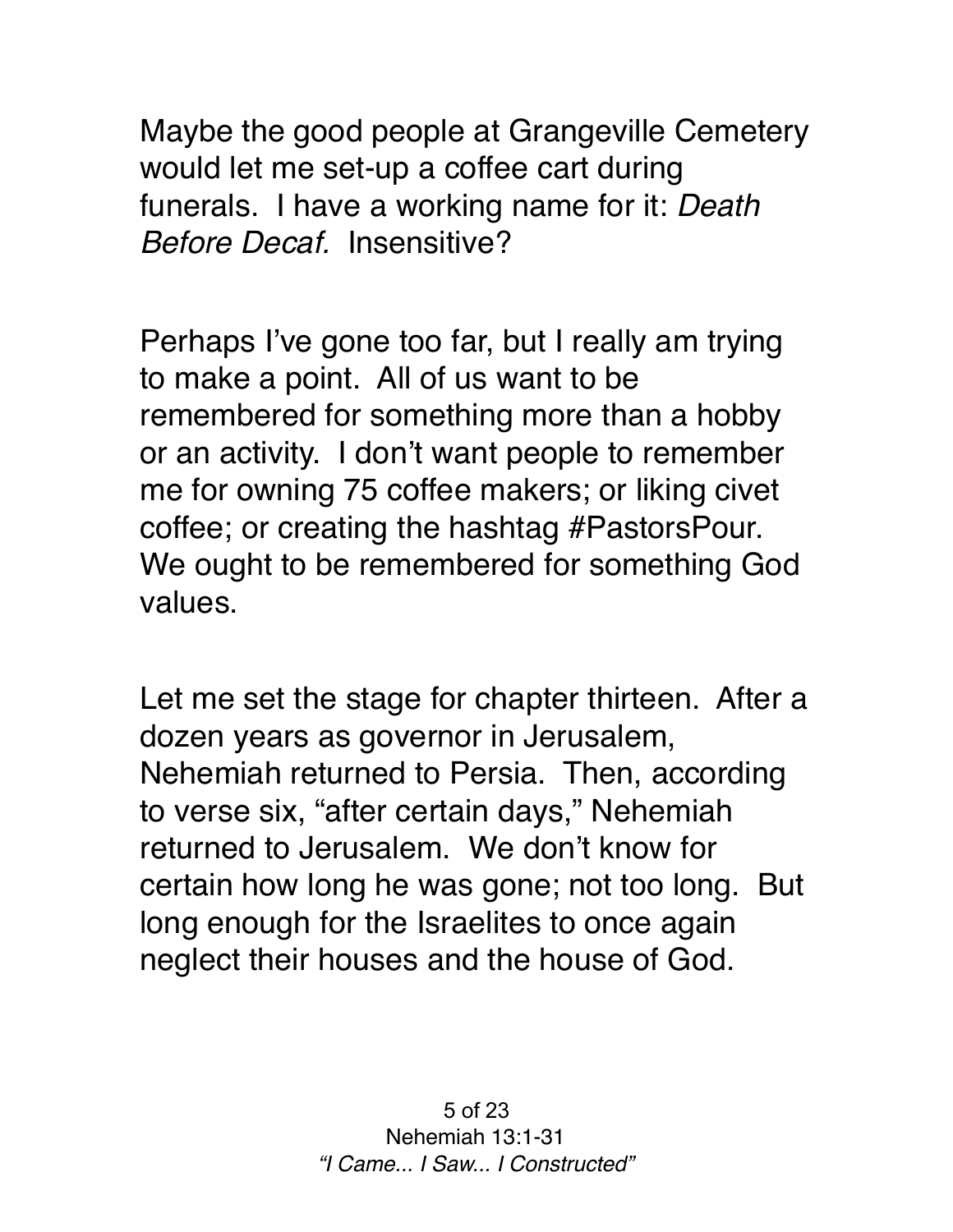Verse one begins, "on that day..." In verse four you read "now before this..." Nehemiah began a topic, then pivoted to talk about something else:

- Verses four through twenty-two are the pivot, describing how the Israelites were neglecting the house of God.
- Verses one through three connect with verses twenty-four through thirty-one to describe how the Israelites were neglecting their own houses.

Neh 13:4 Now before this, Eliashib the priest, having authority over the storerooms of the house of our God, *was* allied with Tobiah.

Tobiah appeared at the beginning of the book, during Nehemiah's first stint in Jerusalem. He vigorously opposed Nehemiah's efforts to rebuild the wall. Tobiah had married into a Jewish family, as did his son - even though this was prohibited by God's Law. It was sinister.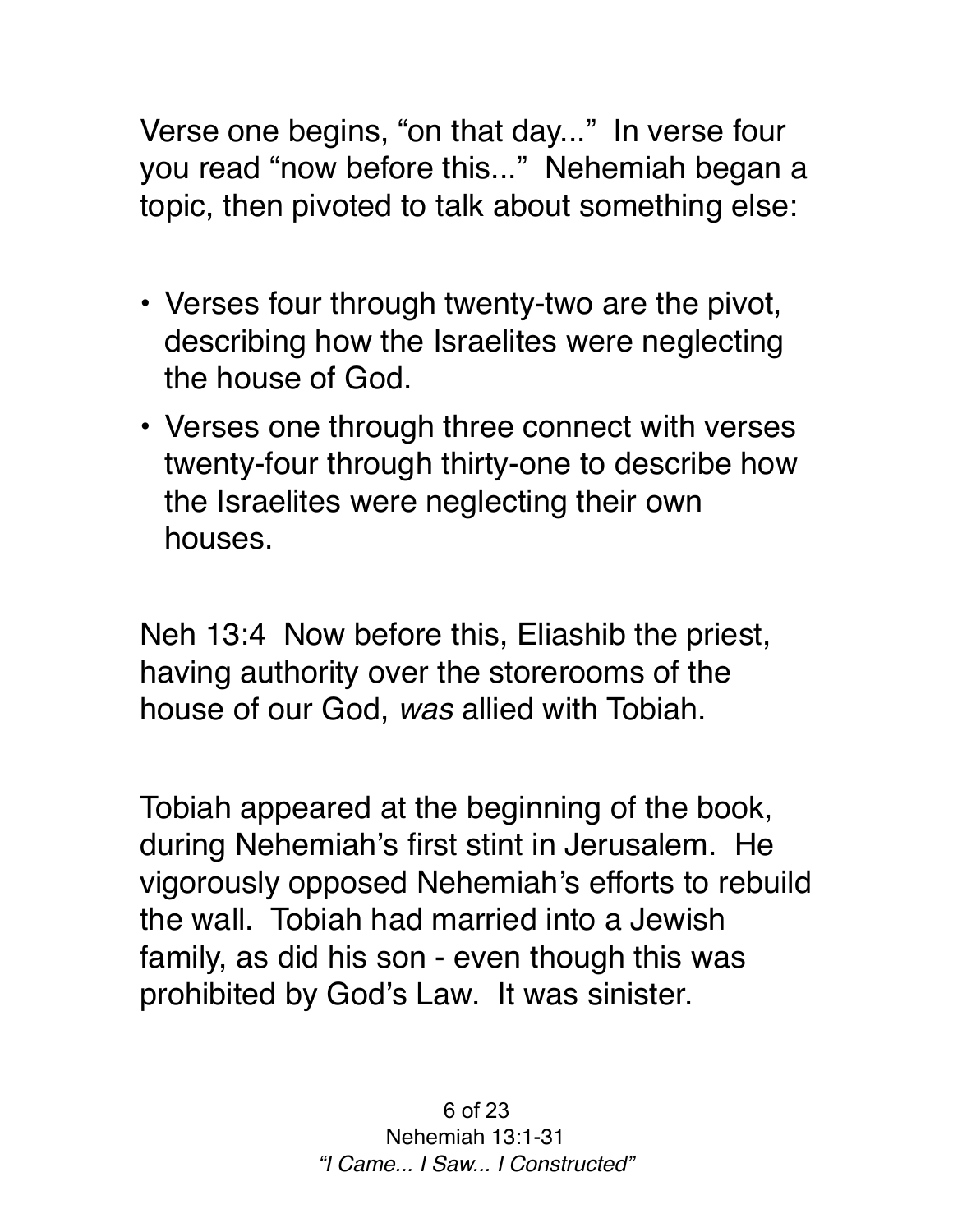Neh 13:5 And he had prepared for him a large room, where previously they had stored the grain offerings, the frankincense, the articles, the tithes of grain, the new wine and oil, which were commanded *to be given* to the Levites and singers and gatekeepers, and the offerings for the priests.

It was incredible that such a person would be held in high esteem. Worse yet: Eliashib gave him a room in the Temple the size of a small warehouse and allowed Tobiah to live there.

Neh 13:6 But during all this I was not in Jerusalem, for in the thirty-second year of Artaxerxes king of Babylon I had returned to the king. Then after certain days I obtained leave from the king,

Neh 13:7 and I came to Jerusalem and discovered the evil that Eliashib had done for Tobiah, in preparing a room for him in the courts of the house of God.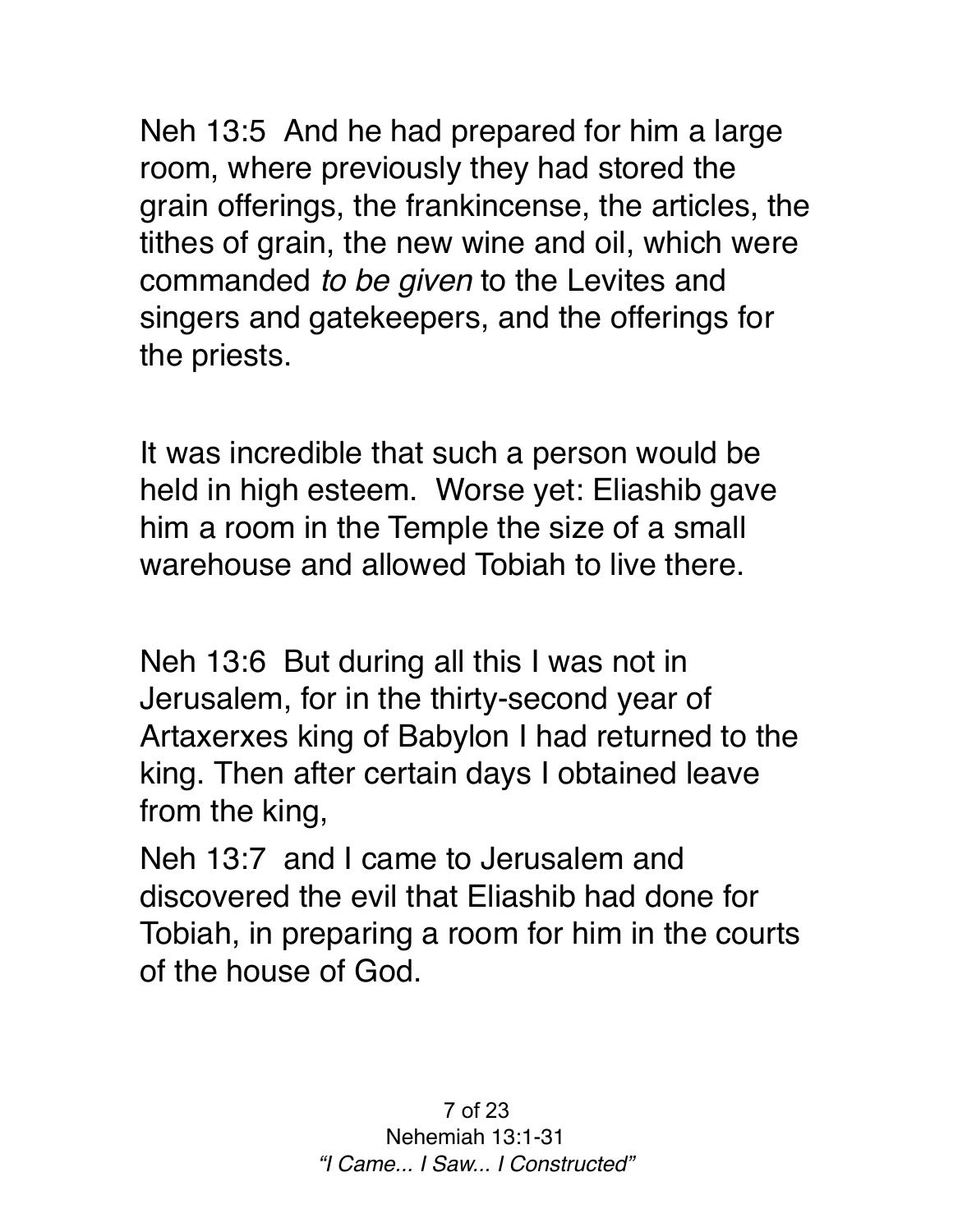I would have liked to have been there when Nehemiah found out that his nonbelieving Gentile archenemy was living in God's house. It would be like Superman finding out Lex Luther had a winter home in the Fortress of Solitude.

Can this apply to us, in God's house on earth, the church? It comes to mind that we might become Tobiah-like. The apostle Paul warned believers not to "give place to the devil." It's not as though he, or a demon, can posses us; they cannot. But if I willfully yield myself to his temptations, I give him a place, a foothold, from which to further ruin me.

Neh 13:8 And it grieved me bitterly; therefore I threw all the household goods of Tobiah out of the room.

I'm reading between the lines, but I don't think Nehemiah packed-up anything with foam, or hired movers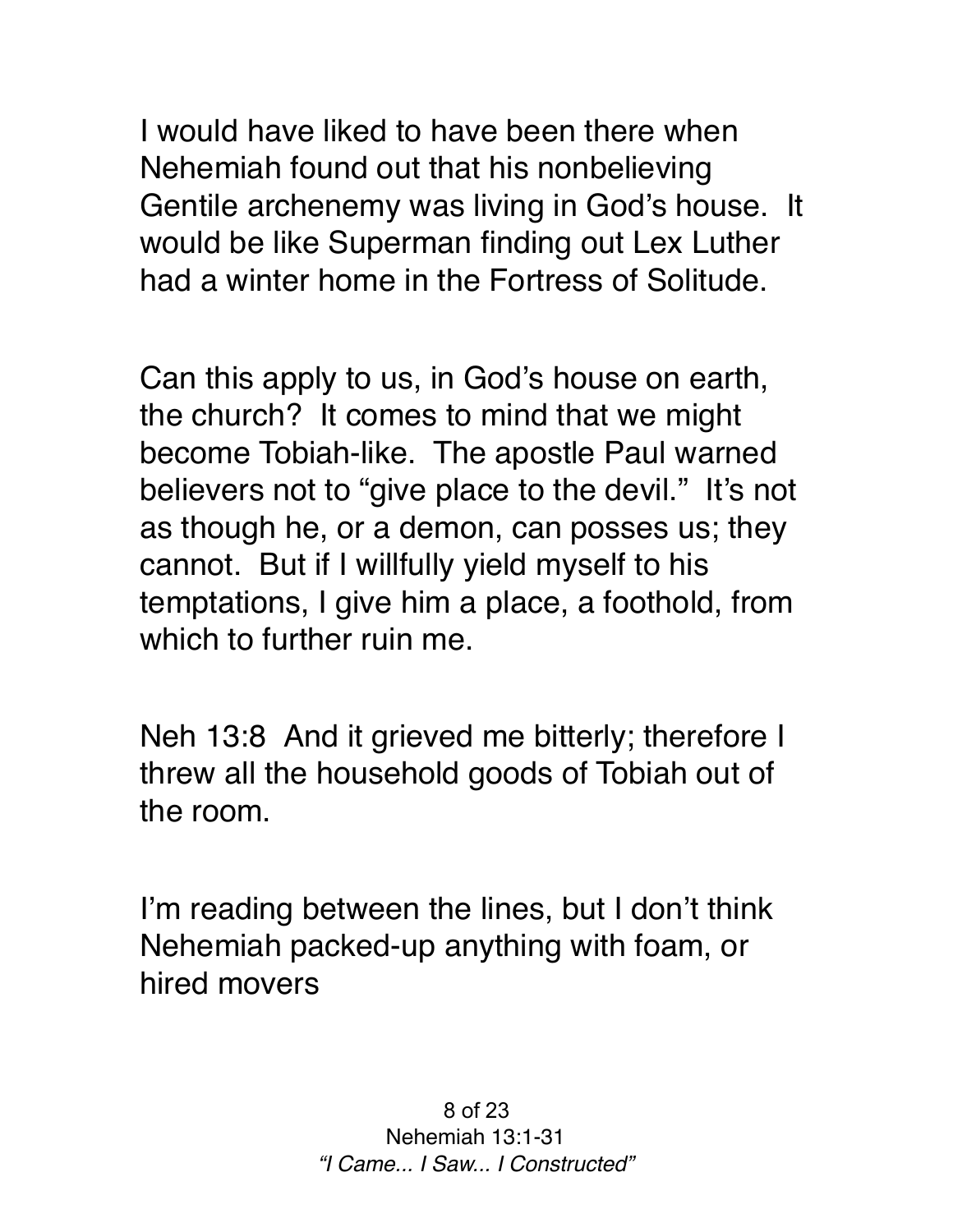Neh 13:9 Then I commanded them to cleanse the rooms; and I brought back into them the articles of the house of God, with the grain offering and the frankincense.

Somebody like Billy the Exterminator was called upon to spiritually fumigate the space Tobiah had been occupying. Then Nehemiah returned it to its intended purpose.

To finish the becoming Tobiah-like illustration: If you confess your sin, Jesus is faithful and just to forgive it. **You can 'evict' sin any time.** Don't wait; do it now, before you feel at home with it.

Neh 13:10 I also realized that the portions for the Levites had not been given *them;* for each of the Levites and the singers who did the work had gone back to his field.

Temple servants were to be supported by these offerings. They were being withheld, forcing the Levites and the singers away from God's house to manual labor.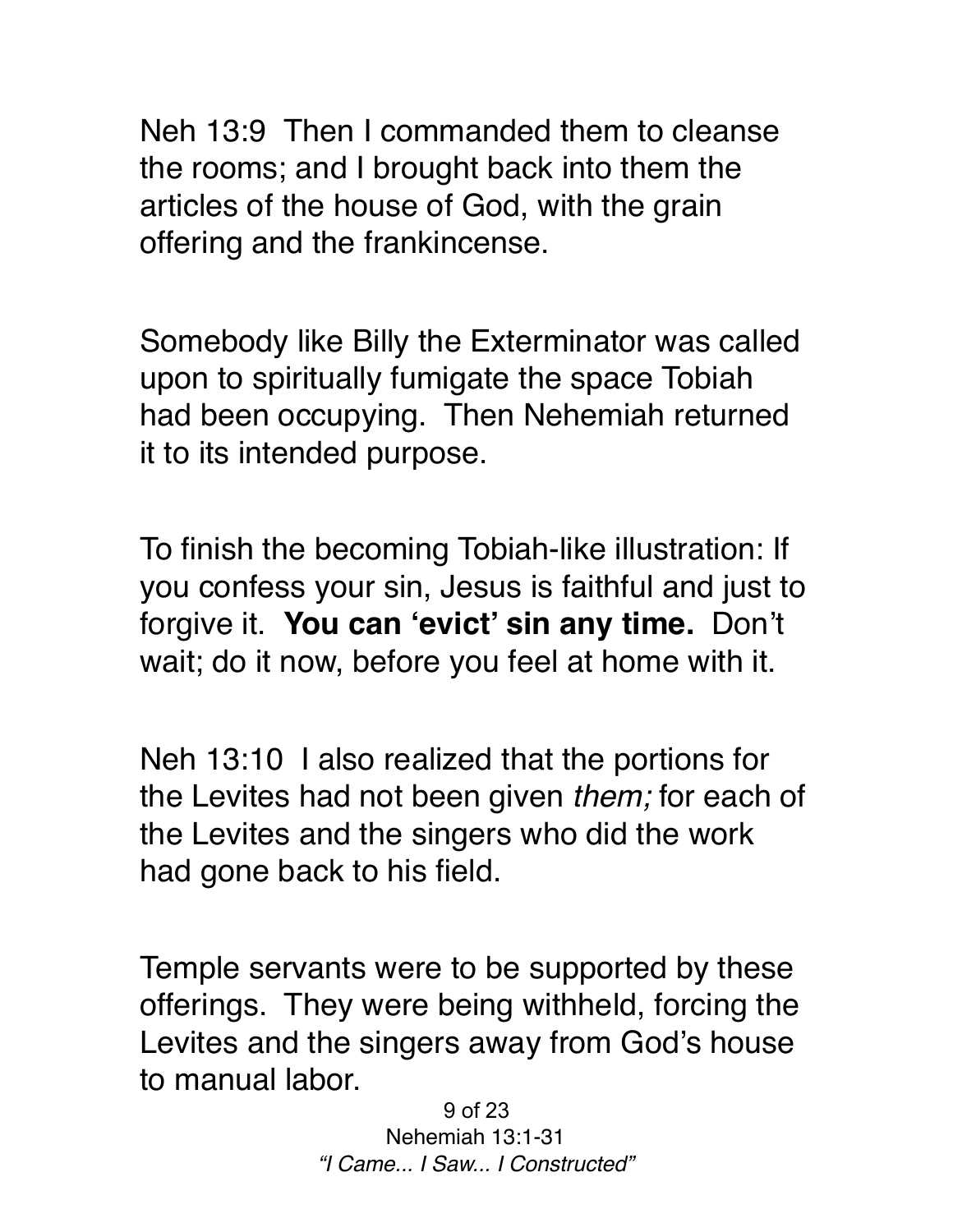Neh 13:11 So I contended with the rulers, and said, "Why is the house of God forsaken?" And I gathered them together and set them in their place.

Before the ministry, I was in a few corporate meetings where folks got "set... in their place." It wasn't pretty.

Neh 13:12 Then all Judah brought the tithe of the grain and the new wine and the oil to the storehouse.

The prophet Malachi, contemporary of Nehemiah, had a colorful way of describing the Jews withholding of their tithe. He said they were robbing God. Let that sink in.

I probably should say it more: If you give anything at all to Calvary Hanford, God bless you. We are thankful.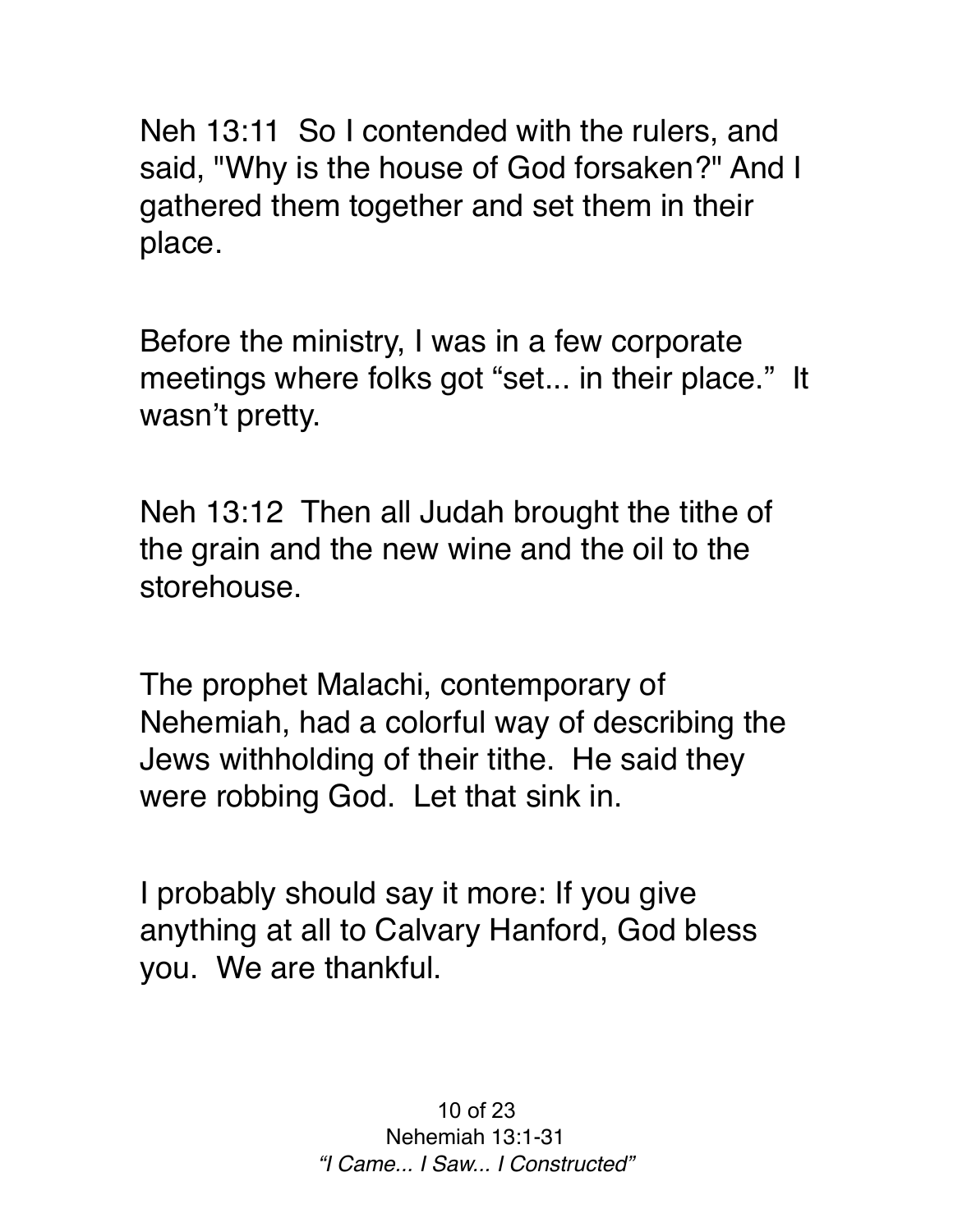"Tithe" means 10%. We don't think New Testament believers are commanded to give 10% of their before-tax income, although some graciously do. It's not commanded, but since it was so common, some Christians adopt it.

Whether it is 10%, more or less, you *are* to give regularly, cheerfully, and sacrificially, as you have purposed in your heart. The hard truth is that the majority of believers don't tithe. Neither do they give the New Testament way. Are they robbing God?

One reason we don't pressure folks to give: If you give nothing, and aren't reproved by the exhortation that you are robbing God, nothing I can say will matter.

Neh 13:13 And I appointed as treasurers over the storehouse Shelemiah the priest and Zadok the scribe, and of the Levites, Pedaiah; and next to them *was* Hanan the son of Zaccur, the son of Mattaniah; for they were considered faithful, and their task *was* to distribute to their brethren.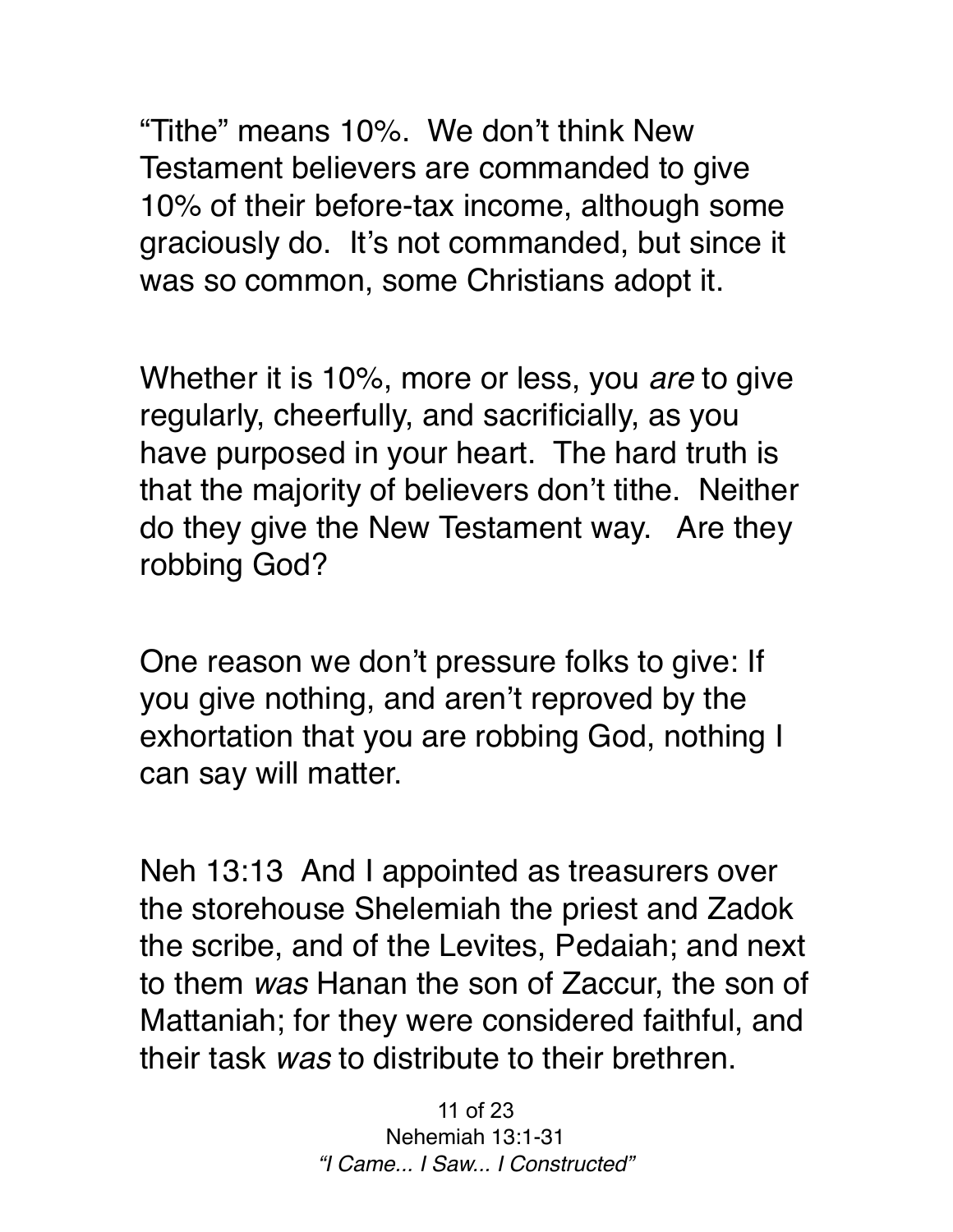Neh 13:14 Remember me, O my God, concerning this, and do not wipe out my good deeds that I have done for the house of my God, and for its services!

Nehemiah set in order the daily ministry of the House of God. They were "good deeds" he wanted remembered.

With Temple life out of order, so was their daily worship life. It affected, for example, their observance of the weekly Sabbath.

Neh 13:15 In those days I saw *people* in Judah treading wine presses on the Sabbath, and bringing in sheaves, and loading donkeys with wine, grapes, figs, and all *kinds of* burdens, which they brought into Jerusalem on the Sabbath day. And I warned *them* about the day on which they were selling provisions.

Neh 13:16 Men of Tyre dwelt there also, who brought in fish and all kinds of goods, and sold *them* on the Sabbath to the children of Judah, and in Jerusalem.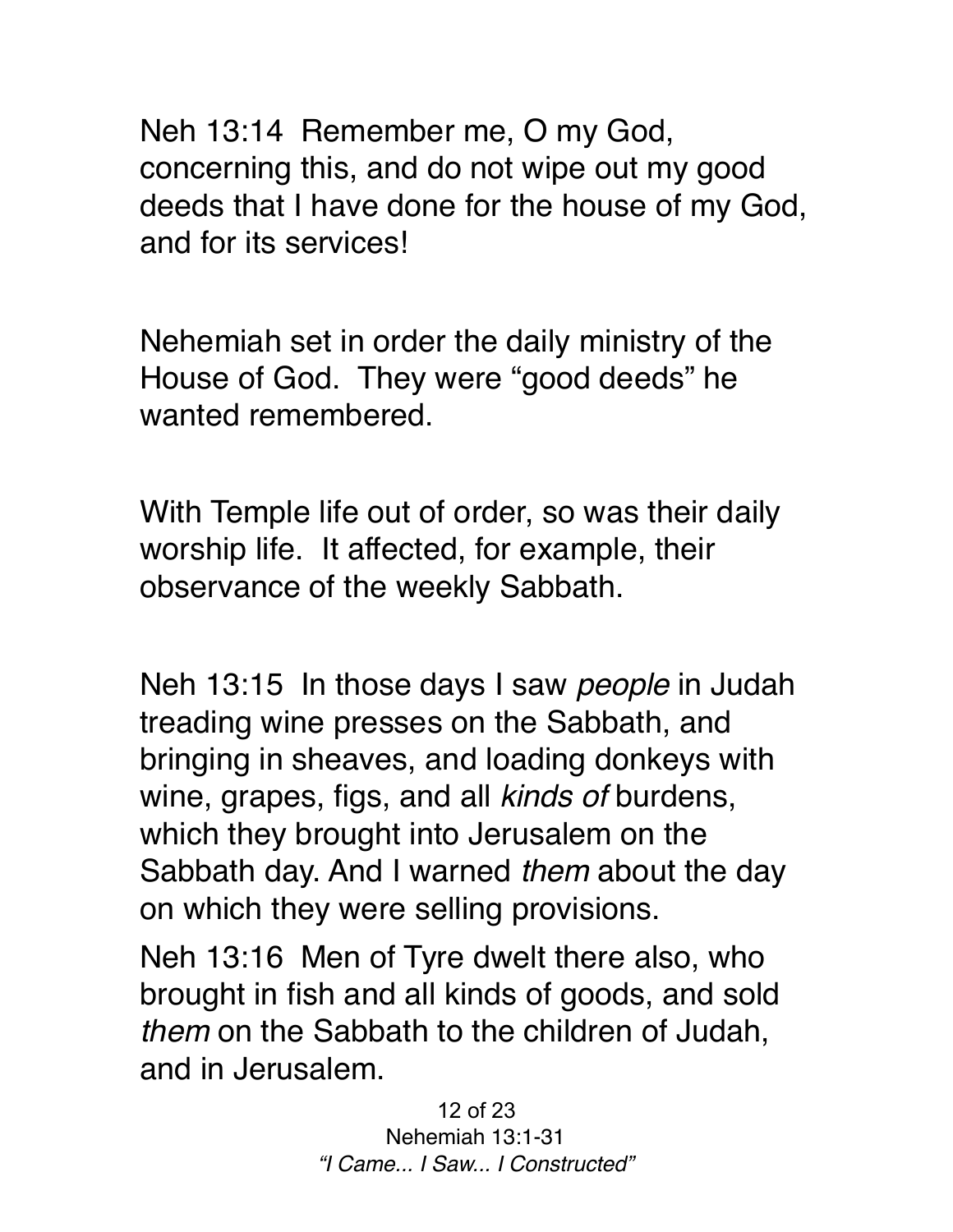Neh 13:17 Then I contended with the nobles of Judah, and said to them, "What evil thing *is* this that you do, by which you profane the Sabbath day?

Neh 13:18 Did not your fathers do thus, and did not our God bring all this disaster on us and on this city? Yet you bring added wrath on Israel by profaning the Sabbath."

"Added wrath" was a reminder that God calculated the length of the Babylonian captivity - 70 years - by adding-up all the Sabbath years that Israel had failed to observe.

Neh 13:19 So it was, at the gates of Jerusalem, as it began to be dark before the Sabbath, that I commanded the gates to be shut, and charged that they must not be opened till after the Sabbath. Then I posted *some* of my servants at the gates, *so that* no burdens would be brought in on the Sabbath day.

Nehemiah forced them to obey the Sabbath regulations. Israel was a theocracy.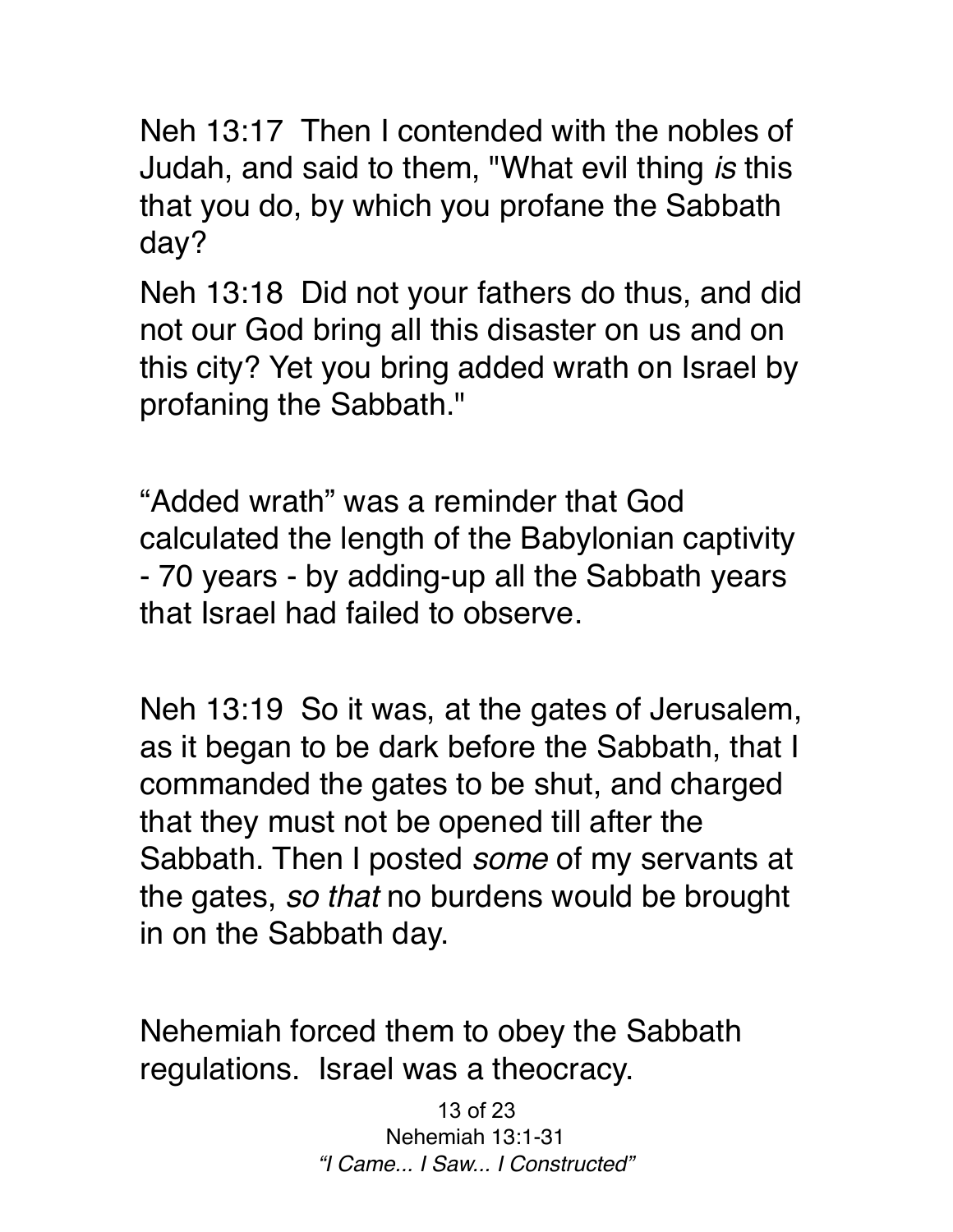They weren't free to keep the Sabbath or not. We are, BTW. Free from the Sabbath entirely in terms of observing it physically.

The issue for us: What are we doing with our freedom? Are we involved in God's house on earth? Is the church a priority?

Neh 13:20 Now the merchants and sellers of all kinds of wares lodged outside Jerusalem once or twice.

Neh 13:21 Then I warned them, and said to them, "Why do you spend the night around the wall? If you do *so* again, I will lay hands on you!" From that time on they came no *more* on the Sabbath.

"I will lay hands on you" is like Bruce Banner saying, "You wouldn't like me when I'm angry."

Neh 13:22 And I commanded the Levites that they should cleanse themselves, and that they should go and guard the gates, to sanctify the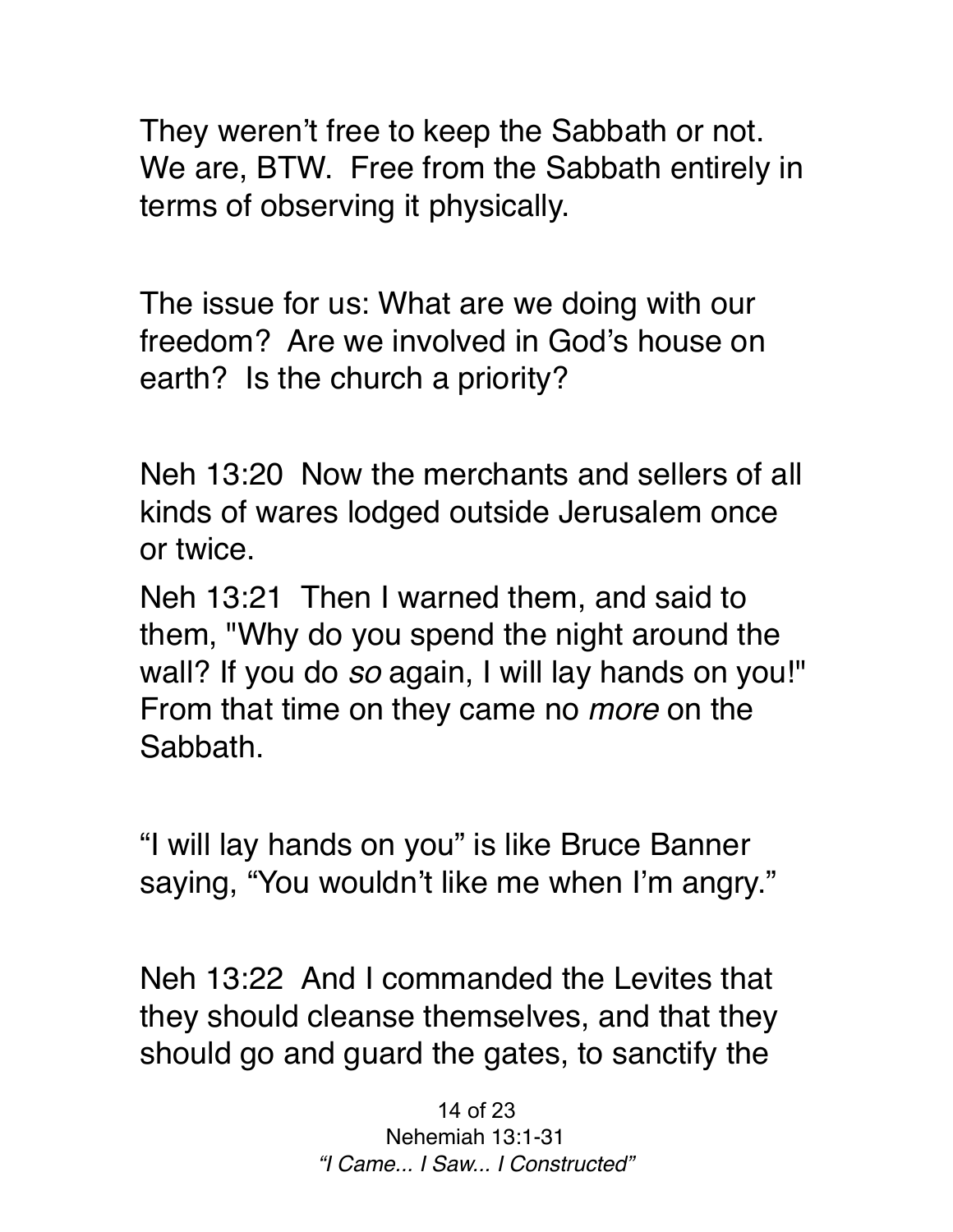Sabbath day. Remember me, O my God, *concerning* this also, and spare me according to the greatness of Your mercy!

Nehemiah jump-started the Levites, getting them out of the fields and back to the house of God.

Simple exhortation here: Those believers you know who don't attend a local church - Try to jump-start them by inviting them. Put loving pressure on them.

TWO of the three times Nehemiah says, "remember me," are in the verses we just covered. It's worth noting that in none of those instances does he say "remember me as the guy who rebuilt the wall in only 52 days."

Let me put it another way. If you were asked, "What did Nehemiah accomplish?" you'd most likely say, "he rebuilt Jerusalem's wall."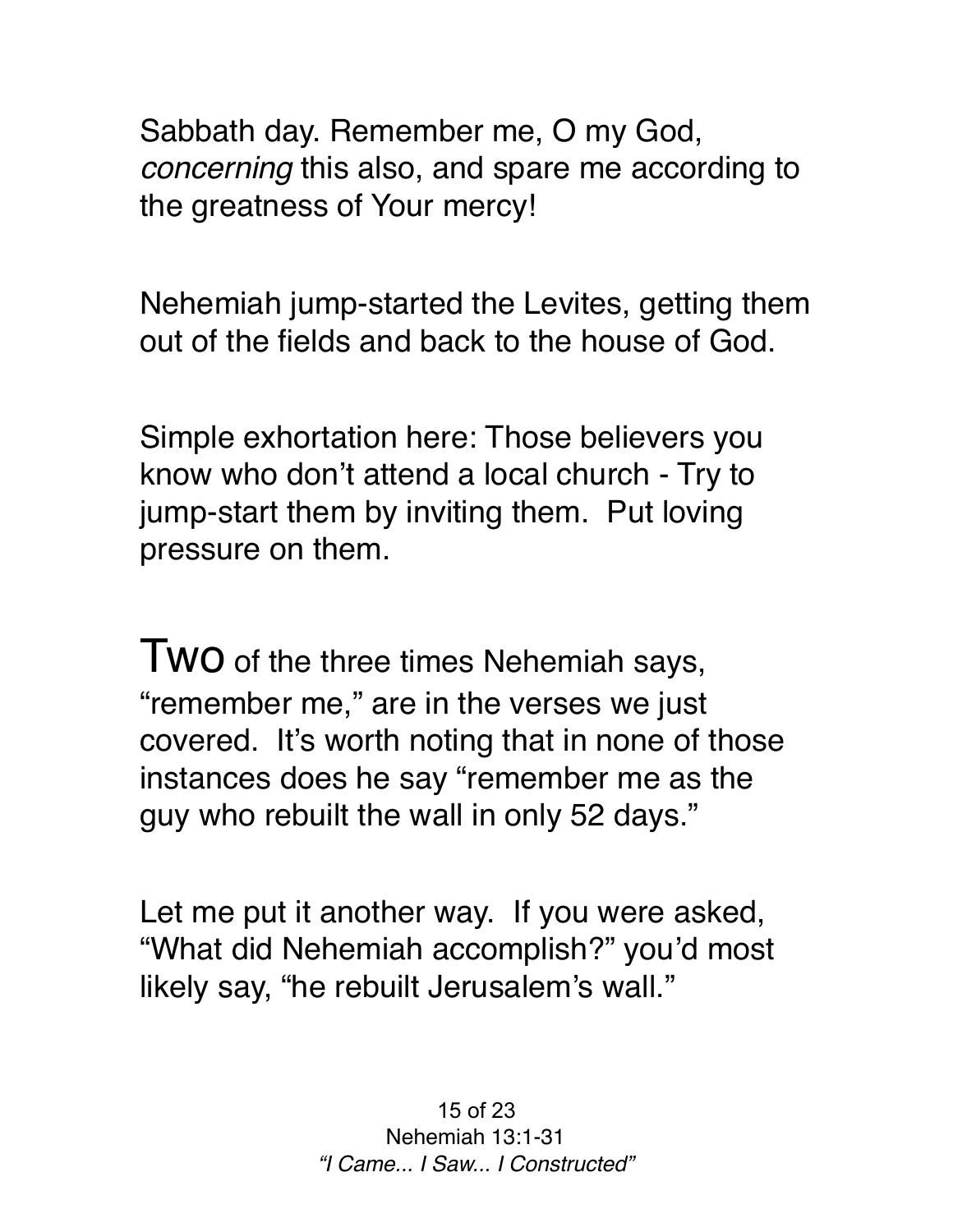The wall was certainly important, on the one hand. But on the other hand, it was nothing. Could God protect Jerusalem without a wall?

Nehemiah was letting us know what God values. In this first case, it was His house on the earth. Not the stick and stone structure itself; its ministry of redemption and salvation.

I can't leave this point without quoting First Timothy 3:15, "*I write* so that you may know how you ought to conduct yourself in the house of God, which is the church of the living God, the pillar and ground of the truth."

Based on you conduct in the church, what is a fitting epitaph for your tombstone?

#2 God Will Remember You For Your Conduct As His House (v1-3 & 23-31)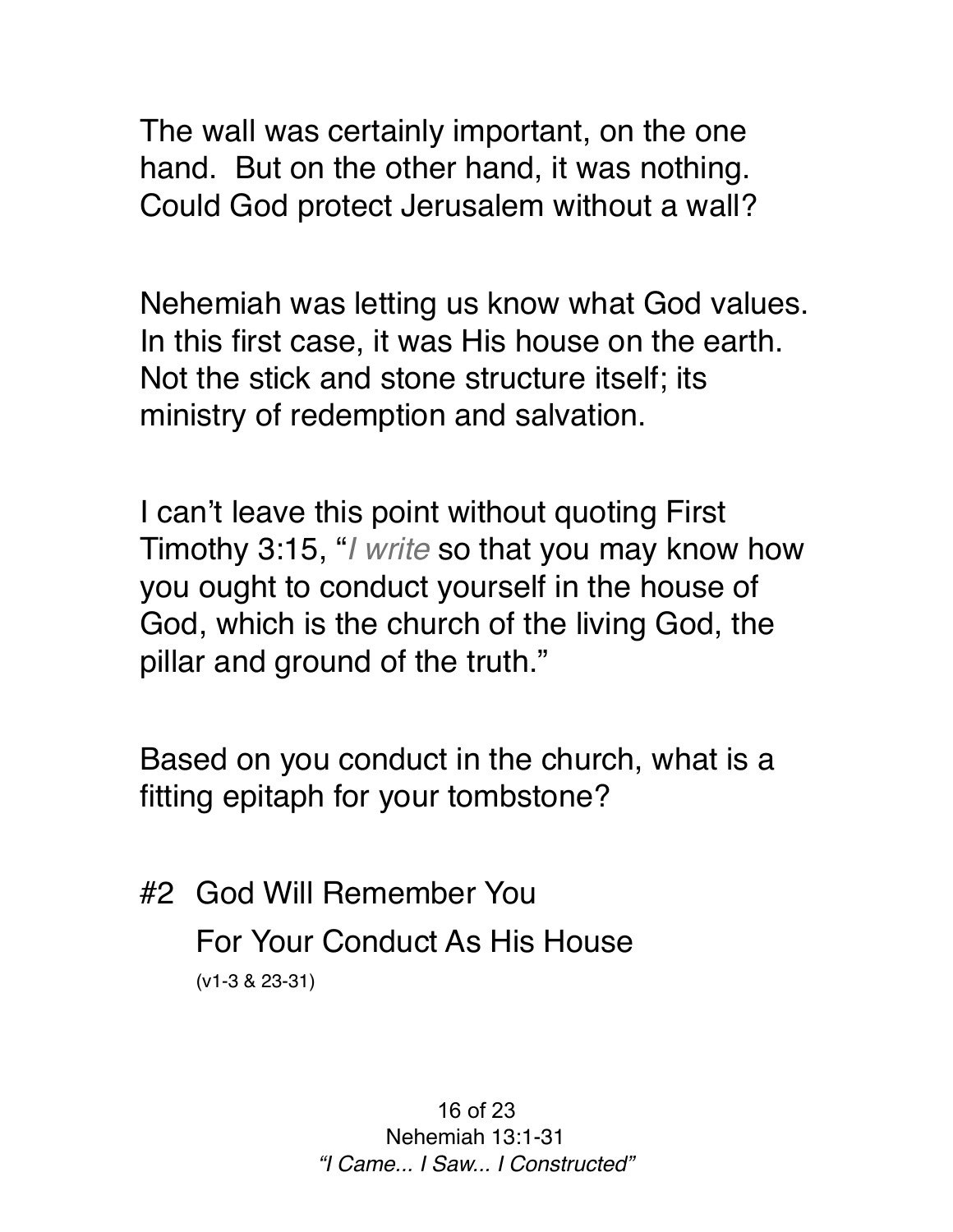Returning to verses one, we learn that Israel had not remained separated from the Gentiles surrounding them. They had, in fact, intermarried - a thing forbidden (for good reason) in the Law.

Neh 13:1 On that day they read from the Book of Moses in the hearing of the people, and in it was found written that no Ammonite or Moabite should ever come into the assembly of God,

Neh 13:2 because they had not met the children of Israel with bread and water, but hired Balaam against them to curse them. However, our God turned the curse into a blessing.

Neh 13:3 So it was, when they had heard the Law, that they separated all the mixed multitude from Israel.

Verse two is a great summary of a longer story in which Balaam was hired to curse Israel, but couldn't. Wanting to get paid, he told Israel's enemies to send Moabite women into the camp, to entice the Israelite men. Then God Himself would discipline His people - which He did.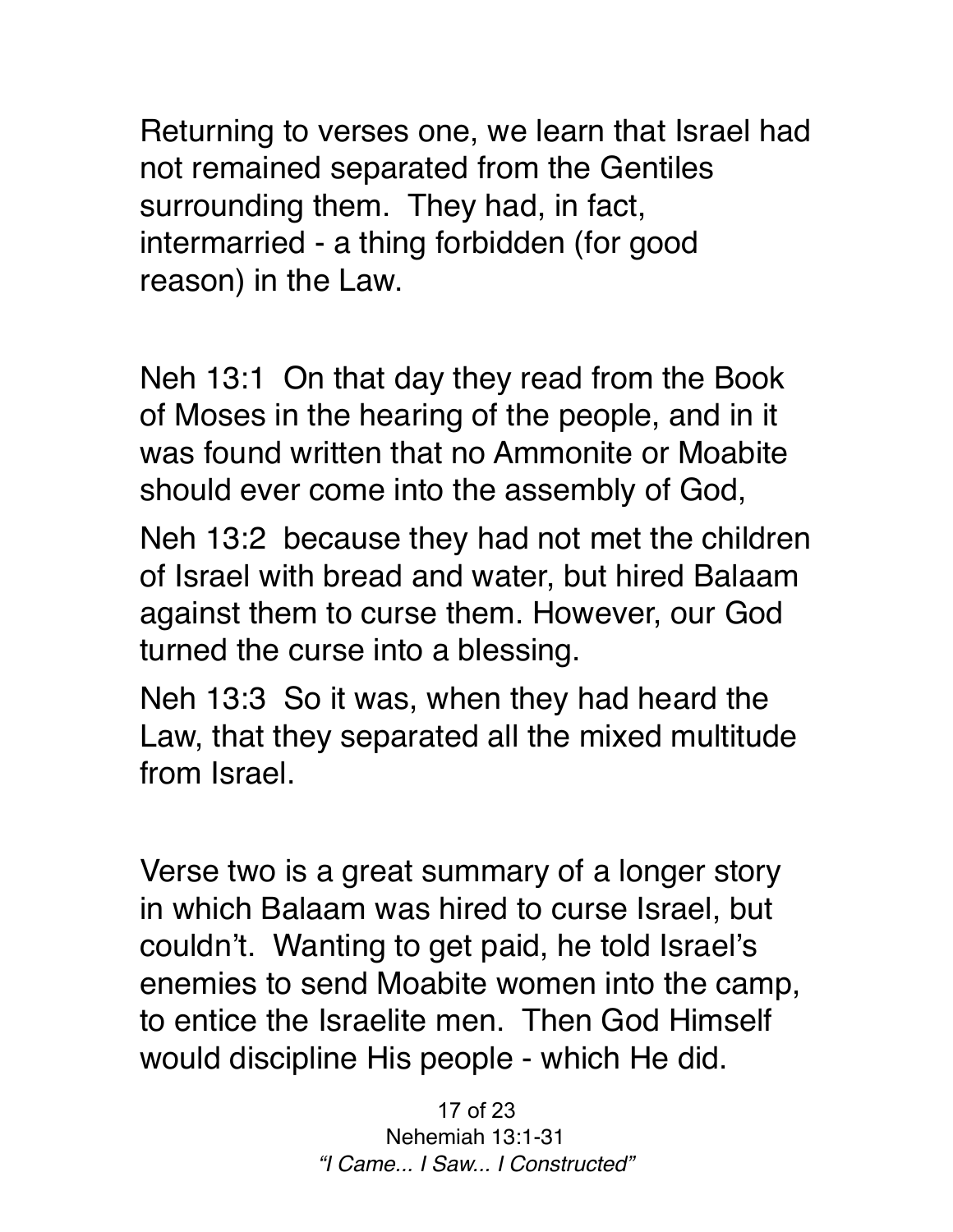This story from the Word - they knew it, but they didn't heed it. It was a classic case of hearers, not doers. Anointed by God, Nehemiah brought the story back to their remembrance, and they immediately practiced its implications.

One reason a believer should attend church services: **You'll hear things you already know, but are not obeying, as the Holy Spirit anoints the Word in your hearing.** 

Neh 13:23 In those days I also saw Jews *who* had married women of Ashdod, Ammon, *and* Moab.

Neh 13:24 And half of their children spoke the language of Ashdod, and could not speak the language of Judah, but spoke according to the language of one or the other people.

There were practical reasons for prohibiting intermarriage. The children born down the line would no longer speak or understand Hebrew the language of their Bible.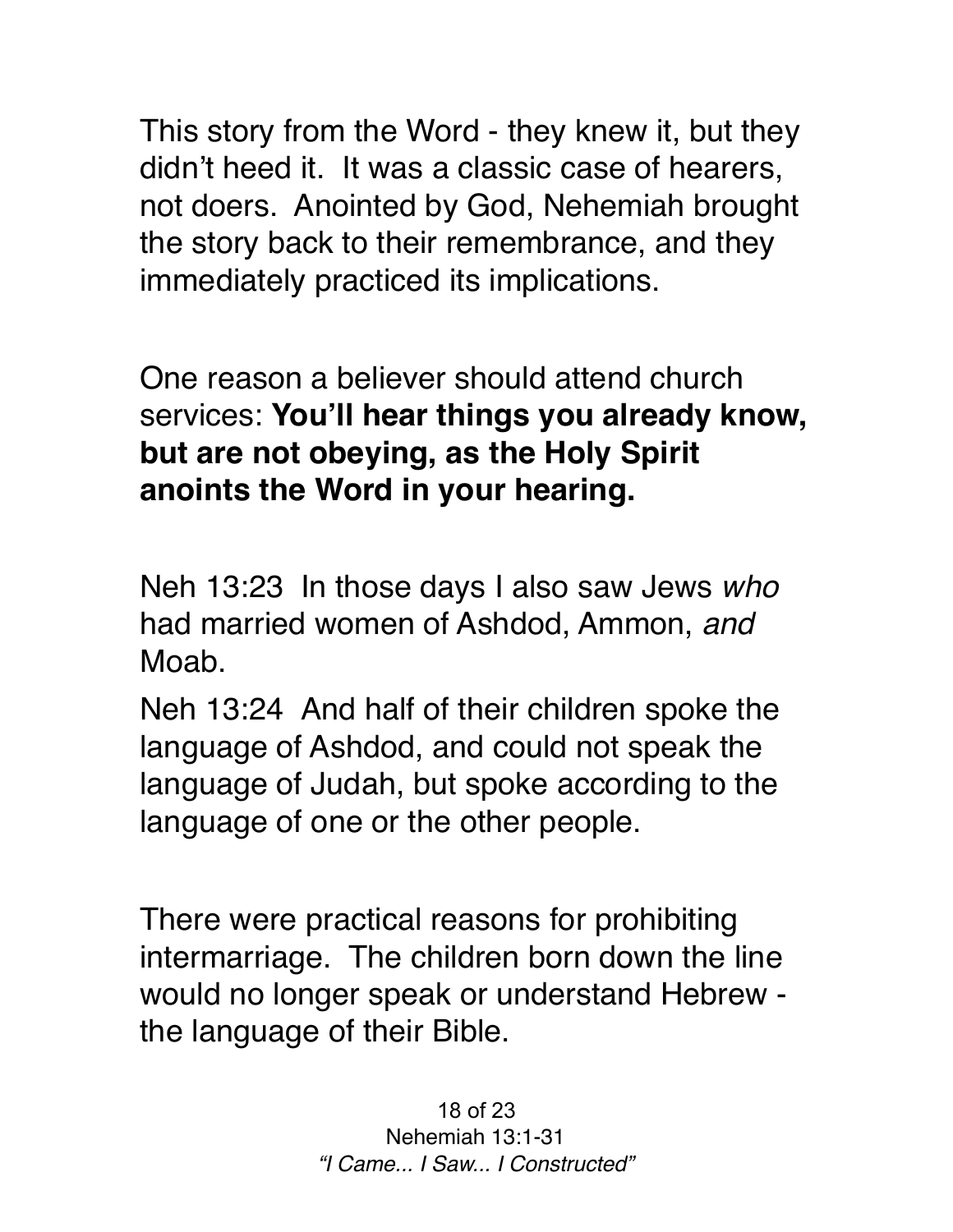God's Word would be lost to future generations. *We wouldn't have it today.* 

Neh 13:25 So I contended with them and cursed them, struck some of them and pulled out their hair, and made them swear by God, *saying,* "You shall not give your daughters as wives to their sons, nor take their daughters for your sons or yourselves.

Before saying anything else, let me point out that Jewish marriages in which a Gentile partner converted to Judaism were *not* considered intermarriages. God was all about saving Gentiles.

He probably pulled out their beards. It was a sign of discipline - to go around with part of your beard violently removed. We have no such practices!

Neh 13:26 Did not Solomon king of Israel sin by these things? Yet among many nations there was no king like him, who was beloved of his 19 of 23 Nehemiah 13:1-31 *"I Came... I Saw... I Constructed"*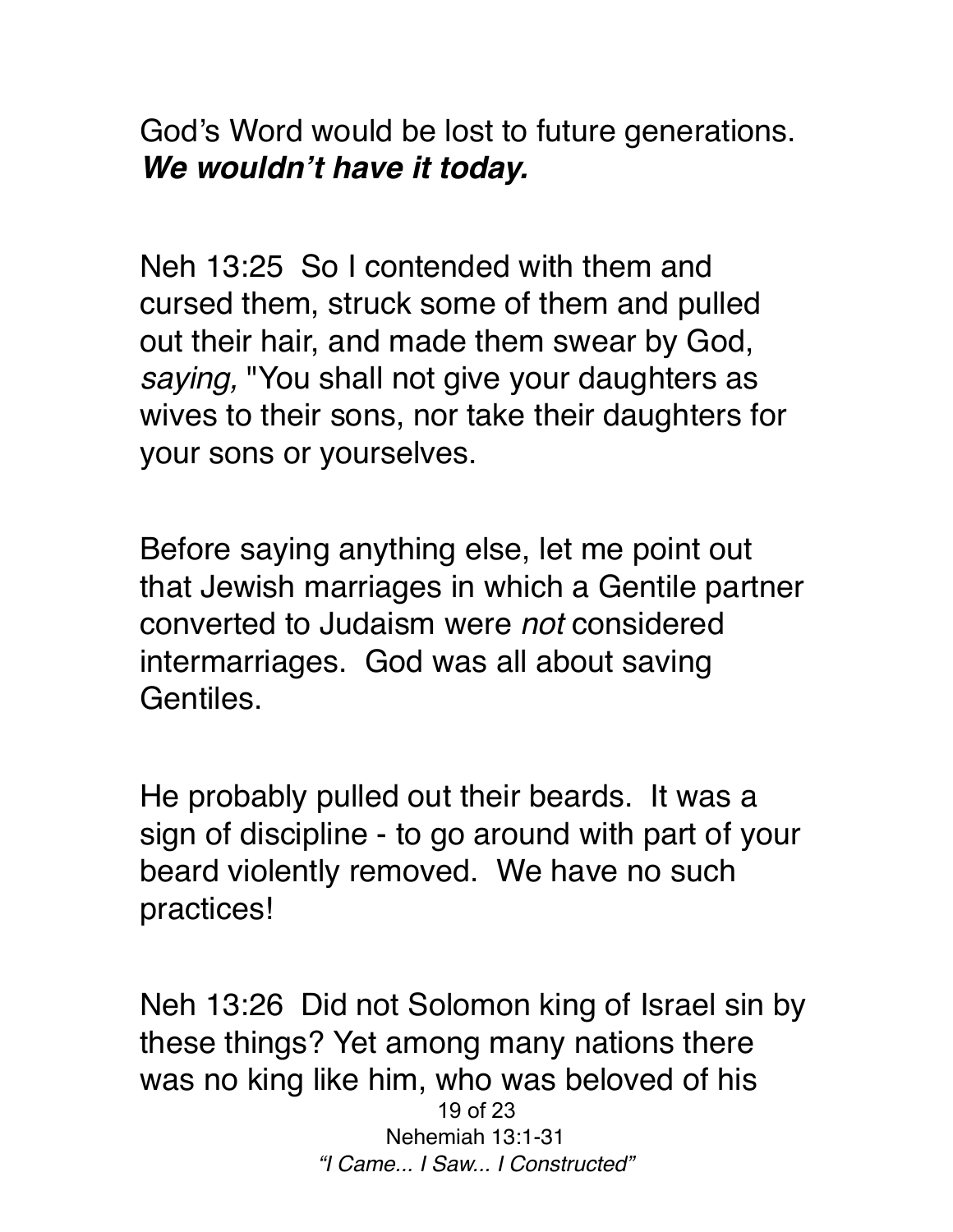God; and God made him king over all Israel. Nevertheless pagan women caused even him to sin.

Neh 13:27 Should we then hear of your doing all this great evil, transgressing against our God by marrying pagan women?"

Nehemiah grounded everything in the Word. He used examples skillfully. So should we.

Neh 13:28 And *one* of the sons of Joiada, the son of Eliashib the high priest, *was* a son-in-law of Sanballat the Horonite; therefore I drove him from me.

It was an evil strategy of Satan; a web of intrigue and interference. Decisive action was needed. No procedure, no due process; just get out!

Neh 13:29 Remember them, O my God, because they have defiled the priesthood and the covenant of the priesthood and the Levites.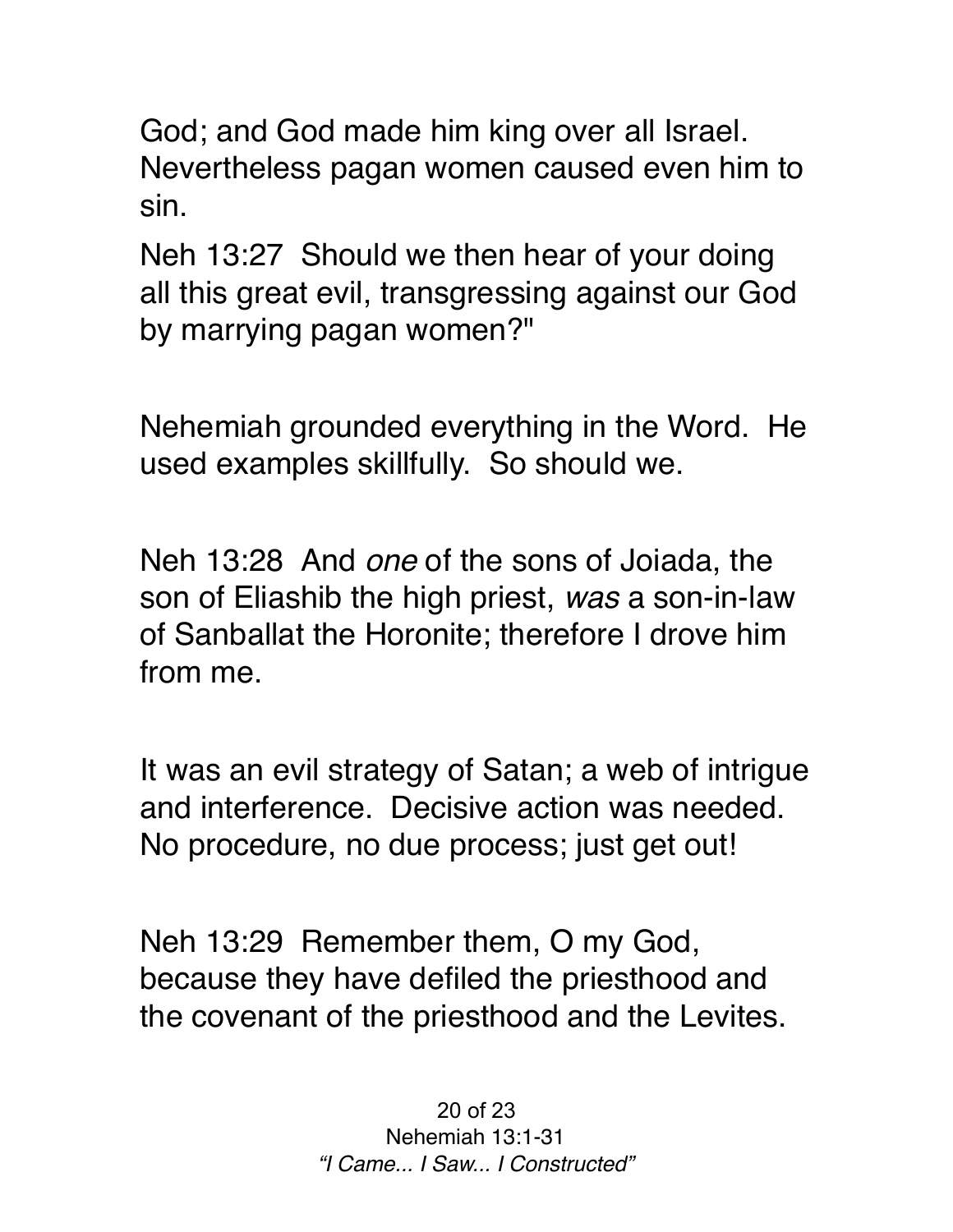A couple of things you definitely DO NOT want to be remembered for - defiling yourself and/or others with you. I've heard too many empty eulogies.

The final three verses summarize:

Neh 13:30 Thus I cleansed them of everything pagan...

That is, he set in order their individual houses.

Neh 13:30 ... I also assigned duties to the priests and the Levites, each to his service, I also assigned duties to the priests and the Levites, each to his service,

Neh 13:31 and to bringing the wood offering and the firstfruits at appointed times...

He set in order the house of God.

"Remember me, O my God, for good!"